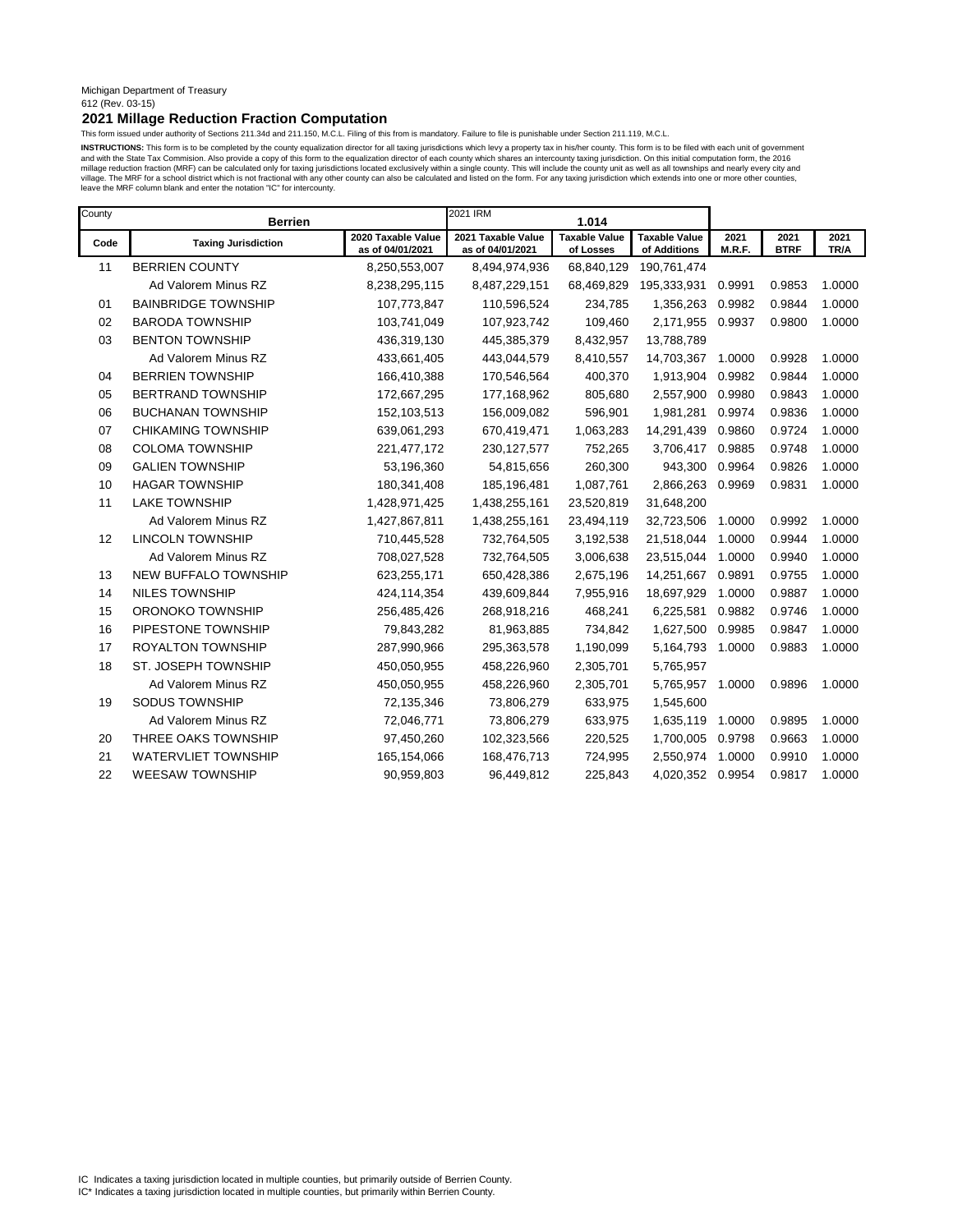I

| County | <b>Berrien</b>                 |                                        | 2021 IRM                               | 1.014                             |                                      |                |                     |
|--------|--------------------------------|----------------------------------------|----------------------------------------|-----------------------------------|--------------------------------------|----------------|---------------------|
| Code   | <b>Taxing Jurisdiction</b>     | 2020 Taxable Value<br>as of 04/01/2021 | 2021 Taxable Value<br>as of 04/01/2021 | <b>Taxable Value</b><br>of Losses | <b>Taxable Value</b><br>of Additions | 2021<br>M.R.F. | 2021<br><b>BTRF</b> |
| 50     | <b>BENTON HARBOR CITY</b>      | 118,061,656                            | 122,697,423                            | 2,124,495                         | 4,825,207                            |                |                     |
|        | Ad Valorem Minus RZ            | 117,883,959                            | 122,519,726                            | 2,124,495                         | 4,825,207                            | 0.9973         | 0.9836              |
| 56     | <b>BRIDGMAN CITY</b>           | 113,951,552                            | 116,758,636                            | 1,128,969                         | 1,560,800                            |                |                     |
|        | Ad Valorem Minus RZ            | 113,595,252                            | 116,758,636                            | 1,128,969                         | 1,922,088                            | 0.9931         | 0.9794              |
| 58     | <b>BUCHANAN CITY</b>           | 92,012,015                             | 96,201,742                             | 685,373                           | 3,068,008                            | 0.9943         | 0.9806              |
| 60     | <b>COLOMA CITY</b>             | 34,931,845                             | 35,699,293                             | 368,345                           | 762,300                              |                |                     |
|        | Ad Valorem Minus RZ            | 34,760,763                             | 35,699,293                             | 331,845                           | 898,766                              | 1.0000         | 0.9893              |
| 62     | <b>NEW BUFFALO CITY</b>        | 244,645,080                            | 257,774,510                            | 548,100                           | 3,306,137                            | 0.9727         | 0.9592              |
| 70     | <b>NILES CITY</b>              | 201,509,960                            | 208,179,784                            | 3,913,134                         | 6,241,446                            | $1.C.*$        | $1.C.*$             |
| 76     | ST. JOSEPH CITY                | 496,418,591                            | 512,845,065                            | 2,322,910                         | 10,356,813                           |                |                     |
|        | Ad Valorem Minus RZ            | 491,133,692                            | 507,617,777                            | 2,224,110                         | 10,355,113                           | 0.9970         | 0.9832              |
| 78     | <b>WATERVLIET CITY</b>         | 29,074,271                             | 30,042,140                             | 156,351                           | 346,650                              | 0.9874         | 0.9738              |
| 30     | <b>BARODA VILLAGE</b>          | 20,215,290                             | 21,312,791                             | 22,464                            | 738,555                              | 0.9952         | 0.9815              |
| 32     | <b>BERRIEN SPRINGS VILLAGE</b> | 49,703,010                             | 53,424,000                             | 135,081                           | 2,589,300                            | 0.9887         | 0.9751              |
| 34     | <b>EAU CLAIRE VILLAGE</b>      | 11,341,401                             | 11,738,568                             | 68,201                            | 304,900                              | 0.9998         | 0.9860              |
| 37     | <b>GALIEN VILLAGE</b>          | 9,451,719                              | 9,519,806                              | 247,000                           | 141,100                              | 0.9952         | 0.9814              |
| 39     | <b>GRAND BEACH VILLAGE</b>     | 135,432,622                            | 139,124,984                            | 15,300                            | 1,750,100                            | 0.9996         | 0.9858              |
| 41     | MICHIANA VILLAGE               | 75,410,392                             | 78,921,110                             | 9,500                             | 118,900                              | 0.9702         | 0.9568              |
| 43     | SHOREHAM VILLAGE               | 63,993,532                             | 65,095,532                             | 144,427                           | 323,000                              | 0.9995         | 0.9857              |
| 45     | <b>STEVENSVILLE VILLAGE</b>    | 40,413,806                             | 41,279,216                             | 406,822                           | 723,516                              |                |                     |
|        | Ad Valorem Minus RZ            | 39,878,006                             | 41,279,216                             | 340,922                           | 1,149,516                            | 0.9990         | 0.9852              |
| 47     | <b>THREE OAKS VILLAGE</b>      | 39,966,252                             | 43,172,670                             | 170,124                           | 1,221,988                            | 0.9619         | 0.9486              |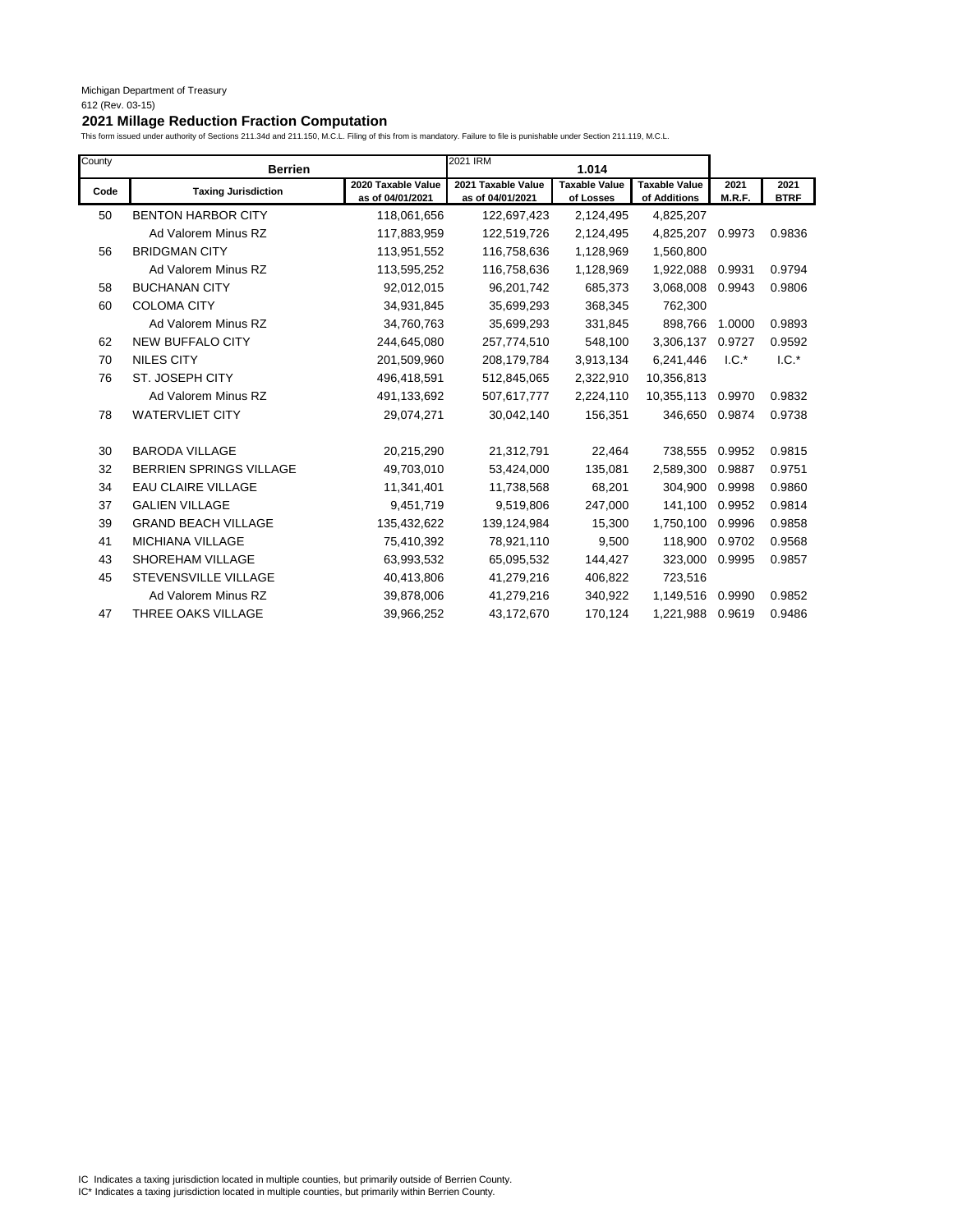| County         | <b>Berrien</b>              |                                        | 2021 IRM                               | 1.014                             |                                      |                |                     |
|----------------|-----------------------------|----------------------------------------|----------------------------------------|-----------------------------------|--------------------------------------|----------------|---------------------|
| Code           | <b>Taxing Jurisdiction</b>  | 2020 Taxable Value<br>as of 04/01/2021 | 2021 Taxable Value<br>as of 04/01/2021 | <b>Taxable Value</b><br>of Losses | <b>Taxable Value</b><br>of Additions | 2021<br>M.R.F. | 2021<br><b>BTRF</b> |
| Berrien County |                             |                                        |                                        |                                   |                                      |                |                     |
|                | 11010 BENTON HARBOR SCHOOLS | 748,338,595                            | 765,357,568                            | 11,744,363                        | 20,729,555                           | 1.0000         | 0.9892              |
|                | Ad Valorem Minus RZ         | 745,414,598                            | 762,839,071                            | 11,721,963                        | 21,733,652                           | 1.0000         | 0.9900              |
|                | Non-PRE/MBT                 | 361,201,354                            | 374,141,181                            | 2,265,246                         | 12,133,289                           | 1.0000         | 0.9915              |
|                | 11-01 BAINBRIDGE TOWNSHIP   | 27,784,682                             | 28,305,882                             | 184,056                           | 368,270                              |                |                     |
|                | Non-PRE/MBT                 | 4,803,461                              | 5,055,026                              | 72,100                            | 282,900                              |                |                     |
|                | 11-03 BENTON TOWNSHIP       | 427,328,433                            | 436,178,252                            | 8,220,413                         | 13,684,989                           |                |                     |
|                | Ad Valorem Minus RZ         | 424,670,708                            | 433,837,452                            | 8,198,013                         | 14,599,567                           |                |                     |
|                | Non-PRE/MBT                 | 229,970,844                            | 237,441,008                            | 1,546,371                         | 8,016,041                            |                |                     |
|                | 11-10 HAGAR TOWNSHIP        | 35,852,443                             | 36,365,614                             | 234,230                           | 414,700                              |                |                     |
|                | Non-PRE/MBT                 | 16,840,385                             | 17,045,373                             | 134,222                           | 179,900                              |                |                     |
|                | 11-16 PIPESTONE TOWNSHIP    | 365,370                                | 257,548                                | 166,500                           | 200                                  |                |                     |
|                | Non-PRE/MBT                 | 1,900                                  | 2,100                                  | 0                                 | 200                                  |                |                     |
|                | 11-18 ST. JOSEPH TOWNSHIP   | 93,660,929                             | 96,164,794                             | 262,466                           | 1,114,589                            |                |                     |
|                | Non-PRE/MBT                 | 20,228,065                             | 21,140,425                             | 28,800                            | 790,800                              |                |                     |
|                | 11-19 SODUS TOWNSHIP        | 56,831,983                             | 58,099,075                             | 552,203                           | 1,171,100                            |                |                     |
|                | Ad Valorem Minus RZ         | 56,743,408                             | 58,099,075                             | 552,203                           | 1,260,619                            |                |                     |
|                | Non-PRE/MBT                 | 13,184,875                             | 13,685,456                             | 20,446                            | 414,019                              |                |                     |
|                | 11-50 CITY OF BENTON HARBOR | 102,661,301                            | 106,079,005                            | 2,124,495                         | 3,975,707                            |                |                     |
|                | Ad Valorem Minus RZ         | 102,483,604                            | 105,901,308                            | 2,124,495                         | 3,975,707                            |                |                     |
|                | Non-PRE/MBT                 | 74,327,438                             | 77,901,589                             | 463,307                           | 2,449,429                            |                |                     |
|                | 11-76 CITY OF ST. JOSEPH    | 3,853,454                              | 3,907,398                              | 0                                 | 0                                    |                |                     |
|                | Non-PRE/MBT                 | 1,844,386                              | 1,870,204                              | $\mathbf 0$                       | $\mathbf 0$                          |                |                     |
|                | 11020 ST. JOSEPH SCHOOLS    | 1,102,967,664                          | 1,133,412,619                          | 5,253,862                         | 21,107,234                           | 1.0000         | 0.9869              |
|                | Ad Valorem Minus RZ         | 1,097,682,765                          | 1,128,185,331                          | 5,155,062                         | 21,105,534                           | 1.0000         | 0.9869              |
|                | Non-PRE/MBT                 | 342,048,021                            | 356,422,201                            | 724,779                           | 13,035,766                           | 1.0000         | 0.9940              |
|                | 11-12 LINCOLN TOWNSHIP      | 38,914,903                             | 40,926,717                             | 61,593                            | 1,245,400                            |                |                     |
|                | Non-PRE/MBT                 | 2,713,381                              | 2,861,769                              | 2,300                             | 274,200                              |                |                     |
|                | 11-17 ROYALTON TOWNSHIP     | 236,201,420                            | 241,883,823                            | 988,824                           | 4,248,153                            |                |                     |
|                | Non-PRE/MBT                 | 47,427,527                             | 50,563,545                             | 36,800                            | 2,589,053                            |                |                     |
|                | 11-18 ST. JOSEPH TOWNSHIP   | 319,885,849                            | 325,045,994                            | 1,880,535                         | 4,407,368                            |                |                     |
|                | Ad Valorem Minus RZ         | 319,885,849                            | 325,045,994                            | 1,880,535                         | 4,407,368                            |                |                     |
|                | Non-PRE/MBT                 | 72,904,348                             | 73,738,775                             | 148,532                           | 2,364,500                            |                |                     |
|                | 11-50 CITY OF BENTON HARBOR | 15,400,355                             | 16,618,418                             | 0                                 | 849,500                              |                |                     |
|                | Non-PRE/MBT                 | 7,550,994                              | 8,469,307                              | $\mathbf 0$                       | 574,200                              |                |                     |
|                | 11-76 CITY OF ST. JOSEPH    | 492,565,137                            | 508,937,667                            | 2,322,910                         | 10,356,813                           |                |                     |
|                | Ad Valorem Minus RZ         | 487,280,238                            | 503,710,379                            | 2,224,110                         | 10,355,113                           |                |                     |
|                | Non-PRE/MBT                 | 211,451,771                            | 220,788,805                            | 537,147                           | 7,233,813                            |                |                     |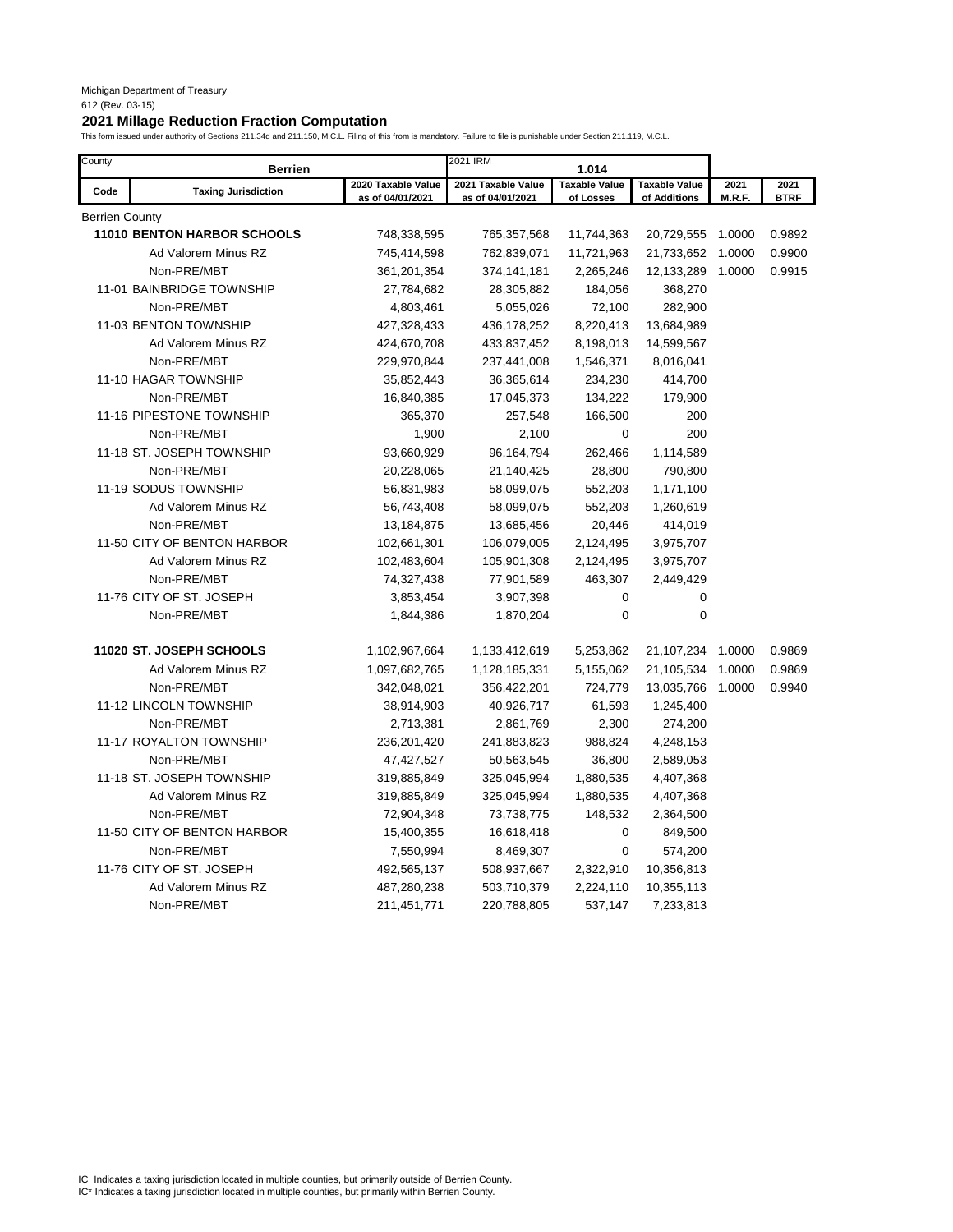| County         | <b>Berrien</b>                   |                                        | 2021 IRM                               | 1.014                             |                                      |                |                     |
|----------------|----------------------------------|----------------------------------------|----------------------------------------|-----------------------------------|--------------------------------------|----------------|---------------------|
| Code           | <b>Taxing Jurisdiction</b>       | 2020 Taxable Value<br>as of 04/01/2021 | 2021 Taxable Value<br>as of 04/01/2021 | <b>Taxable Value</b><br>of Losses | <b>Taxable Value</b><br>of Additions | 2021<br>M.R.F. | 2021<br><b>BTRF</b> |
|                | <b>11030 LAKESHORE SCHOOLS</b>   | 837, 357, 882                          | 863,113,740                            | 3,374,684                         | 5,179,799                            | 0.9857         | 0.9721              |
|                | Ad Valorem Minus RZ              | 834,939,882                            | 863,113,740                            | 3,188,784                         | 25,176,799                           | 1.0000         | 0.9926              |
|                | Non-PRE/MBT                      | 197,561,539                            | 211,660,889                            | 207,664                           | 18,456,600                           | 1.0000         | 1.0215              |
|                | 11-02 BARODA TOWNSHIP            | 87,961,466                             | 91,402,384                             | 10,556                            | 2,071,455                            |                |                     |
|                | Non-PRE/MBT                      | 18,697,264                             | 20,223,341                             | 19,800                            | 1,249,900                            |                |                     |
|                | 11-11 LAKE TOWNSHIP              | 6,983,425                              | 7,231,529                              | 600                               | 19,600                               |                |                     |
|                | Non-PRE/MBT                      | 925,579                                | 943,407                                | 600                               | 19,600                               |                |                     |
|                | 11-12 LINCOLN TOWNSHIP           | 669,743,783                            | 690,069,120                            | 3,114,845                         | 2,170,544                            |                |                     |
|                | Ad Valorem Minus RZ              | 667,325,783                            | 690,069,120                            | 2,928,945                         | 22,167,544                           |                |                     |
|                | Non-PRE/MBT                      | 161,759,868                            | 173,690,759                            | 166,464                           | 16,503,600                           |                |                     |
|                | 11-15 ORONOKO TOWNSHIP           | 706,868                                | 718,112                                | 800                               | 4,600                                |                |                     |
|                | Non-PRE/MBT                      | 46,524                                 | 48,528                                 | 800                               | 4,600                                |                |                     |
|                | 11-17 ROYALTON TOWNSHIP          | 35,458,163                             | 36,676,423                             | 85,183                            | 669,600                              |                |                     |
|                | Non-PRE/MBT                      | 4,055,982                              | 4,756,427                              | 13,400                            | 597,100                              |                |                     |
|                | 11-18 ST. JOSEPH TOWNSHIP        | 36,504,177                             | 37,016,172                             | 162,700                           | 244,000                              |                |                     |
|                | Non-PRE/MBT                      | 12,076,322                             | 11,998,427                             | 6,600                             | 81,800                               |                |                     |
|                | RIVER VALLEY SCHOOLS             |                                        |                                        |                                   |                                      |                |                     |
| 11033<br>11034 |                                  | 800,181,405                            | 839,252,451                            | 1,701,586                         | 19,867,696                           | 0.9881         | 0.9745              |
|                | Non-PRE/MBT                      | 445,166,389                            | 472,981,389                            | 586,739                           | 12,985,439                           | 0.9800         | 0.9665              |
|                | 11033 RIVER VALLEY (ORIGINAL)    | 743,004,534                            | 779,944,805                            | 1,430,686                         | 18,766,296                           |                |                     |
|                | Non-PRE/MBT                      | 430,879,512                            | 457,652,468                            | 552,539                           | 12,149,539                           |                |                     |
|                | 11-02 BARODA TOWNSHIP            | 10,669,191                             | 11,238,283                             | 3,600                             | 72,900                               |                |                     |
|                | Non-PRE/MBT                      | 2,812,000                              | 3,090,584                              | 3,600                             | 67,100                               |                |                     |
|                | 11-06 BUCHANAN TOWNSHIP          | 8,778,013                              | 8,887,077                              | 11,400                            | 22,700                               |                |                     |
|                | Non-PRE/MBT                      | 2,768,383                              | 2,810,142                              | 4,500                             | 18,200                               |                |                     |
|                | 11-07 CHIKAMING TOWNSHIP         | 533,983,700                            | 560,169,419                            | 917,283                           | 12,696,839                           |                |                     |
|                | Non-PRE/MBT                      | 360,790,134                            | 383,359,262                            | 441,969                           | 10,398,239                           |                |                     |
|                | 11-09 GALIEN TOWNSHIP            | 1,981,195                              | 2,073,672                              | 100                               | 1,300                                |                |                     |
|                | Non-PRE/MBT                      | 454,163                                | 451,725                                | 100                               | 1,300                                |                |                     |
|                | 11-11 LAKE TOWNSHIP              | 21,031,165                             | 21,716,571                             | 41,200                            | 427,200                              |                |                     |
|                | Non-PRE/MBT                      | 10,247,530                             | 10,509,236                             | 32,800                            | 124,600                              |                |                     |
|                | 11-13 NEW BUFFALO TOWNSHIP       | 1,384,950                              | 1,378,937                              | 13,300                            | 0                                    |                |                     |
|                | Non-PRE/MBT                      | 552,888                                | 556,133                                | 0                                 | 0                                    |                |                     |
|                | 11-15 ORONOKO TOWNSHIP           | 1,660,724                              | 1,767,019                              | 11,600                            | 2,400                                |                |                     |
|                | Non-PRE/MBT                      | 530,767                                | 639,104                                | 0                                 | 2,400                                |                |                     |
|                | 11-20 THREE OAKS TOWNSHIP        | 97,450,260                             | 102,323,566                            | 220,525                           | 1,700,005                            |                |                     |
|                | Non-PRE/MBT                      | 33,996,930                             | 36,948,449                             | 46,170                            | 1,095,500                            |                |                     |
|                | 11-22 WEESAW TOWNSHIP            | 66,065,336                             | 70,390,261                             | 211,678                           | 3,842,952                            |                |                     |
|                | Non-PRE/MBT                      | 18,726,717                             | 19,287,833                             | 23,400                            | 442,200                              |                |                     |
|                | 11034 RIVER VALLEY (GALIEN DEBT) | 57,176,871                             | 59,307,646                             | 270,900                           | 1,101,400                            |                |                     |
|                | Non-PRE/MBT                      | 14,286,877                             | 15,328,921                             | 34,200                            | 835,900                              |                |                     |
|                | 11-09 GALIEN TOWNSHIP            | 44,208,589                             | 45,638,160                             | 258,200                           | 924,000                              |                |                     |
|                | Non-PRE/MBT                      | 11,658,475                             | 12,529,106                             | 21,500                            | 671,500                              |                |                     |
|                | 11-22 WEESAW TOWNSHIP            | 12,968,282                             | 13,669,486                             | 12,700                            | 177,400                              |                |                     |
|                | Non-PRE/MBT                      | 2,628,402                              | 2,799,815                              | 12,700                            | 164,400                              |                |                     |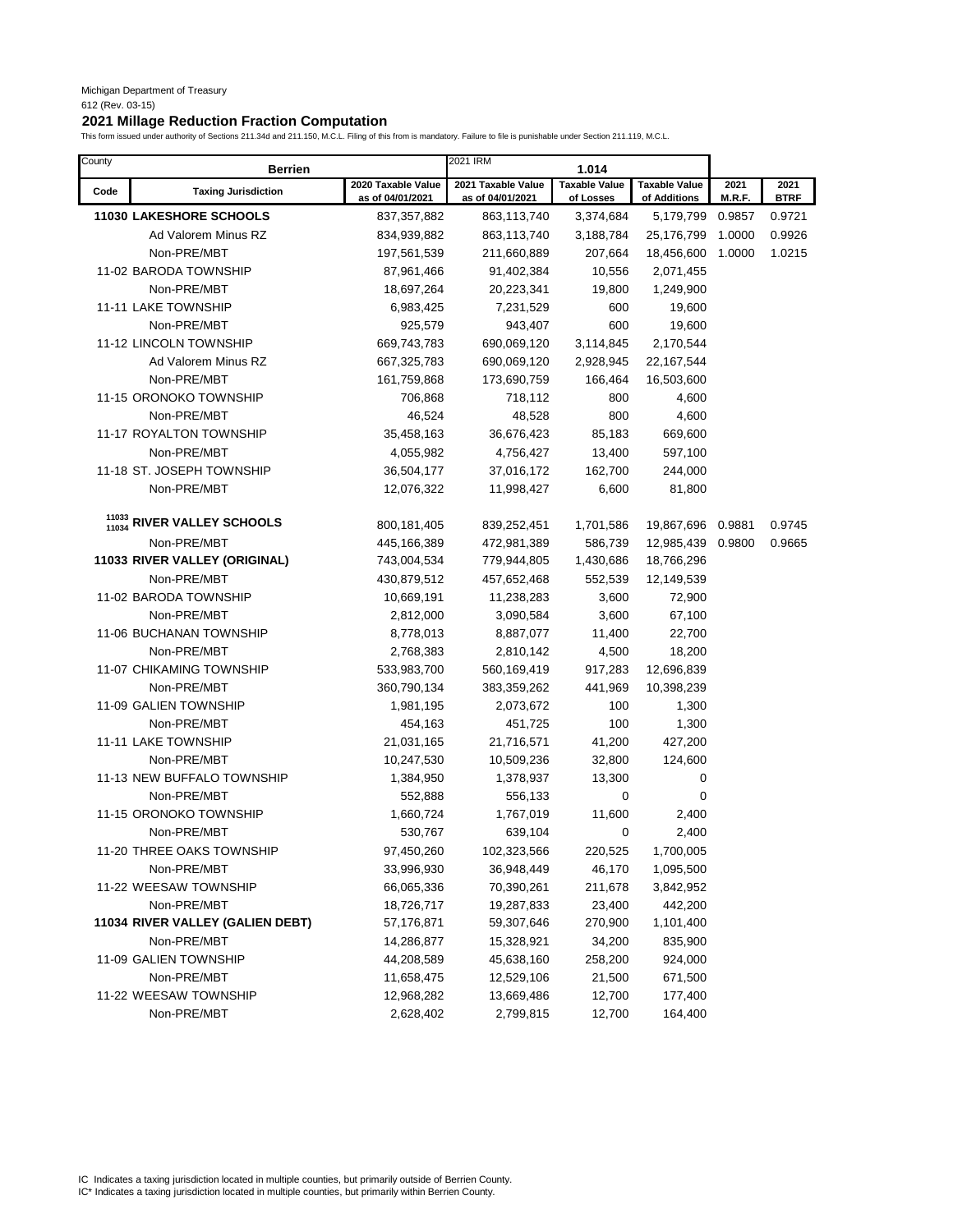# **2021 Millage Reduction Fraction Computation**

This form issued under authority of Sections 211.34d and 211.150, M.C.L. Filing of this from is mandatory. Failure to file is punishable under Section 211.119, M.C.L.

| County | <b>Berrien</b>                       |                                        | 2021 IRM                               | 1.014                             |                                      |                |                     |
|--------|--------------------------------------|----------------------------------------|----------------------------------------|-----------------------------------|--------------------------------------|----------------|---------------------|
| Code   | <b>Taxing Jurisdiction</b>           | 2020 Taxable Value<br>as of 04/01/2021 | 2021 Taxable Value<br>as of 04/01/2021 | <b>Taxable Value</b><br>of Losses | <b>Taxable Value</b><br>of Additions | 2021<br>M.R.F. | 2021<br><b>BTRF</b> |
|        | 11200 NEW BUFFALO SCHOOLS            | 971,592,894                            | 1,017,074,011                          | 3,355,996                         | 19,152,404                           | 0.9838         | 0.9703              |
|        | Non-PRE/MBT                          | 692,257,078                            | 727,114,558                            | 969,312                           | 13,319,397                           | 0.9820         | 0.9685              |
|        | <b>11-07 CHIKAMING TOWNSHIP</b>      | 105,077,593                            | 110,250,052                            | 146,000                           | 1,594,600                            |                |                     |
|        | Non-PRE/MBT                          | 83,814,023                             | 88,818,836                             | 144,100                           | 1,111,900                            |                |                     |
|        | 11-13 NEW BUFFALO TOWNSHIP           | 621,870,221                            | 649,049,449                            | 2,661,896                         | 14,251,667                           |                |                     |
|        | Non-PRE/MBT                          | 434,838,622                            | 455,456,168                            | 744,112                           | 10,179,800                           |                |                     |
|        | 11-62 CITY OF NEW BUFFALO            | 244,645,080                            | 257,774,510                            | 548,100                           | 3,306,137                            |                |                     |
|        | Non-PRE/MBT                          | 173,604,433                            | 182,839,554                            | 81,100                            | 2,027,697                            |                |                     |
|        | <b>11210 BRANDYWINE SCHOOLS</b>      | 224, 154, 230                          | 223,935,863                            | 7,201,705                         | 5,817,348                            | $1.C.^*$       | $1.C.*$             |
|        | Non-PRE/MBT                          | 69,799,523                             | 70,829,015                             | 32,922                            | 858,400                              | $1.C.*$        | $1.C.*$             |
|        | 11-05 BERTRAND TOWNSHIP              | 35,987,023                             | 36,673,147                             | 254,836                           | 264,600                              |                |                     |
|        | Non-PRE/MBT                          | 4,634,655                              | 4,953,205                              | 6,200                             | 136,800                              |                |                     |
|        | 11-14 NILES TOWNSHIP                 | 188, 167, 207                          | 187,262,716                            | 6,946,869                         | 5,552,748                            |                |                     |
|        | Non-PRE/MBT                          | 65,164,868                             | 65,875,810                             | 26,722                            | 721,600                              |                |                     |
|        |                                      |                                        |                                        |                                   |                                      |                |                     |
|        | <b>11240 BERRIEN SPRINGS SCHOOLS</b> | 391,008,206                            | 406,109,910                            | 859,077                           | 7,191,930                            | 0.9917         | 0.9780              |
|        | Non-PRE/MBT                          | 109,366,349                            | 116,170,513                            | 137,992                           | 4,344,600                            | 0.9904         | 0.9768              |
|        | 11-04 BERRIEN TOWNSHIP               | 123,034,475                            | 125,765,126                            | 291,327                           | 1,072,204                            |                |                     |
|        | Non-PRE/MBT                          | 19,968,776                             | 20,861,257                             | 20,572                            | 620,300                              |                |                     |
|        | 11-15 ORONOKO TOWNSHIP               | 251,642,348                            | 263,541,452                            | 451,658                           | 5,872,686                            |                |                     |
|        | Non-PRE/MBT                          | 85,083,959                             | 90,827,109                             | 111,820                           | 3,625,000                            |                |                     |
|        | 11-17 ROYALTON TOWNSHIP              | 16,331,383                             | 16,803,332                             | 116,092                           | 247,040                              |                |                     |
|        | Non-PRE/MBT                          | 4,313,614                              | 4,482,147                              | 5,600                             | 99,300                               |                |                     |
|        | <b>11250 EAU CLAIRE SCHOOLS</b>      | 120,446,483                            | 123,801,217                            | 574,397                           | 2,206,900                            | $1.C.*$        | $1.C.*$             |
|        | Non-PRE/MBT                          | 21,874,833                             | 23,367,261                             | 211,527                           | 1,525,700                            | $1.C.*$        | $1.C.*$             |
|        | 11-01 BAINBRIDGE TOWNSHIP            | 4,410,236                              | 4,500,509                              | 500                               | 8,900                                |                |                     |
|        | Non-PRE/MBT                          | 2,505,856                              | 2,556,936                              | 500                               | 6,900                                |                |                     |
|        | 11-04 BERRIEN TOWNSHIP               | 29,001,812                             | 29,960,442                             | 94,343                            | 566,900                              |                |                     |
|        | Non-PRE/MBT                          | 5,304,968                              | 5,576,226                              | 45,127                            | 213,100                              |                |                     |
|        | 11-16 PIPESTONE TOWNSHIP             | 78,522,167                             | 80,660,881                             | 416,387                           | 1,467,300                            |                |                     |
|        | Non-PRE/MBT                          | 12,134,530                             | 13,295,408                             | 125,200                           | 1,256,000                            |                |                     |
|        | 11-19 SODUS TOWNSHIP                 | 8,512,268                              | 8,679,385                              | 63,167                            | 163,800                              |                |                     |
|        | Non-PRE/MBT                          | 1,929,479                              | 1,938,691                              | 40,700                            | 49,700                               |                |                     |
|        | 11300 NILES SCHOOLS                  | 444,867,259                            | 457,707,345                            | 4,888,781                         | 9,873,027                            | $1.C.*$        | $1.C.*$             |
|        | Non-PRE/MBT                          | 150,465,688                            | 158,300,593                            | 668,528                           | 5,848,746                            | $1.C.*$        | $1.C.*$             |
|        | 11-04 BERRIEN TOWNSHIP               | 14,307,579                             | 14,748,496                             | 14,700                            | 274,800                              |                |                     |
|        | Non-PRE/MBT                          | 2,361,951                              | 2,611,209                              | 4,500                             | 261,200                              |                |                     |
|        | 11-05 BERTRAND TOWNSHIP              | 40,517,171                             | 41,278,342                             | 63,900                            | 412,700                              |                |                     |
|        | Non-PRE/MBT                          | 17,134,584                             | 17,263,777                             | 52,000                            | 142,700                              |                |                     |
|        | 11-14 NILES TOWNSHIP                 | 188,532,549                            | 193,500,723                            | 897,047                           | 2,944,081                            |                |                     |
|        | Non-PRE/MBT                          | 48,876,896                             | 50,394,227                             | 286,200                           | 1,540,400                            |                |                     |
|        | 11-70 CITY OF NILES                  | 201,509,960                            | 208,179,784                            | 3,913,134                         | 6,241,446                            |                |                     |
|        | Non-PRE/MBT                          | 82,092,257                             | 88,031,380                             | 325,828                           | 3,904,446                            |                |                     |
|        |                                      |                                        |                                        |                                   |                                      |                |                     |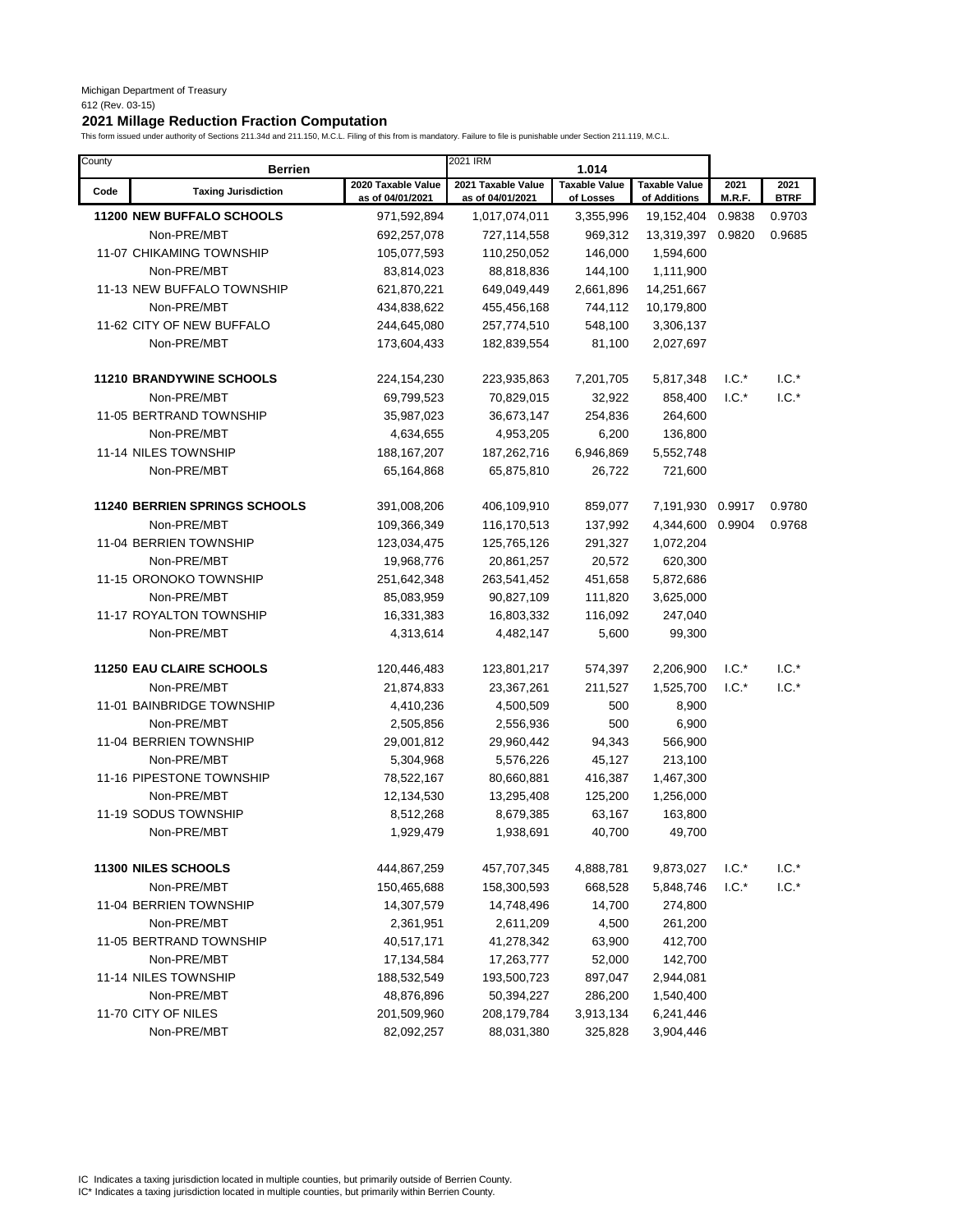# **2021 Millage Reduction Fraction Computation**

This form issued under authority of Sections 211.34d and 211.150, M.C.L. Filing of this from is mandatory. Failure to file is punishable under Section 211.119, M.C.L.

| County         | <b>Berrien</b>                  |                                        | 2021 IRM                               | 1.014                             |                                      |                |                     |
|----------------|---------------------------------|----------------------------------------|----------------------------------------|-----------------------------------|--------------------------------------|----------------|---------------------|
| Code           | <b>Taxing Jurisdiction</b>      | 2020 Taxable Value<br>as of 04/01/2021 | 2021 Taxable Value<br>as of 04/01/2021 | <b>Taxable Value</b><br>of Losses | <b>Taxable Value</b><br>of Additions | 2021<br>M.R.F. | 2021<br><b>BTRF</b> |
| 11310<br>11311 | <b>BUCHANAN SCHOOLS</b>         | 400,323,461                            | 423,773,147                            | 1,877,466                         | 17,472,184 0.9944                    |                | 0.9807              |
|                | Non-PRE/MBT                     | 127,932,711                            | 134,315,215                            | 257,881                           | 4,226,000                            | 0.9952         | 0.9814              |
|                | 11310 BUCHANAN (ORIGINAL)       | 340,877,101                            | 362,607,567                            | 1,844,601                         | 17,253,484                           |                |                     |
|                | Non-PRE/MBT                     | 108,818,425                            | 114,323,878                            | 226,481                           | 4,073,800                            |                |                     |
|                | 11-05 BERTRAND TOWNSHIP         | 58,144,240                             | 60,138,704                             | 457,544                           | 1,679,900                            |                |                     |
|                | Non-PRE/MBT                     | 20,782,263                             | 22,402,863                             | 5,500                             | 1,353,000                            |                |                     |
|                | 11-06 BUCHANAN TOWNSHIP         | 140,830,762                            | 144,529,083                            | 585,501                           | 1,958,581                            |                |                     |
|                | Non-PRE/MBT                     | 41,114,436                             | 43,052,945                             | 134,635                           | 1,242,600                            |                |                     |
|                | 11-14 NILES TOWNSHIP            | 47,414,598                             | 58,846,405                             | 112,000                           | 10,201,100                           |                |                     |
|                | Non-PRE/MBT                     | 7,249,818                              | 7,593,822                              | 11,900                            | 189,700                              |                |                     |
|                | 11-15 ORONOKO TOWNSHIP          | 2,475,486                              | 2,891,633                              | 4,183                             | 345,895                              |                |                     |
|                | Non-PRE/MBT                     | 865,683                                | 1,096,456                              | 4,183                             | 180,100                              |                |                     |
|                | 11-58 CITY OF BUCHANAN          | 92,012,015                             | 96,201,742                             | 685,373                           | 3,068,008                            |                |                     |
|                | Non-PRE/MBT                     | 38,806,225                             | 40,177,792                             | 70,263                            | 1,108,400                            |                |                     |
|                | 11311 BUCHANAN (GALIEN DEBT)    | 59,446,360                             | 61,165,580                             | 32,865                            | 218,700                              |                |                     |
|                | Non-PRE/MBT                     | 19,114,286                             | 19,991,337                             | 31,400                            | 152,200                              |                |                     |
|                | 11-05 BERTRAND TOWNSHIP         | 38,018,861                             | 39,078,769                             | 29,400                            | 200,700                              |                |                     |
|                | Non-PRE/MBT                     | 10,943,720                             | 11,315,686                             | 29,400                            | 134,200                              |                |                     |
|                | 11-06 BUCHANAN TOWNSHIP         | 2,494,738                              | 2,592,922                              | 0                                 | 0                                    |                |                     |
|                | Non-PRE/MBT                     | 519,139                                | 608,523                                | 0                                 | 0                                    |                |                     |
|                | 11-09 GALIEN TOWNSHIP           | 7,006,576                              | 7,103,824                              | 2,000                             | 18,000                               |                |                     |
|                | Non-PRE/MBT                     | 1,339,428                              | 1,374,164                              | 2,000                             | 18,000                               |                |                     |
|                | 11-22 WEESAW TOWNSHIP           | 11,926,185                             | 12,390,065                             | 1,465                             | 0                                    |                |                     |
|                | Non-PRE/MBT                     | 6,311,999                              | 6,692,964                              | 0                                 | 0                                    |                |                     |
|                | <b>11320 WATERVLIET SCHOOLS</b> | 249,521,285                            | 255,333,269                            | 926,275                           | 3,633,524                            | $1.C.*$        | $1.C.*$             |
|                | Non-PRE/MBT                     | 106,666,821                            | 109,508,797                            | 289,127                           | 1,653,400                            | $1.C.*$        | $1.C.*$             |
|                | 11-01 BAINBRIDGE TOWNSHIP       | 53,947,288                             | 55,366,711                             | 44,829                            | 733,200                              |                |                     |
|                | Non-PRE/MBT                     | 7,240,282                              | 7,556,476                              | 31,400                            | 295,500                              |                |                     |
|                | 11-08 COLOMA TOWNSHIP           | 1,941,587                              | 2,056,971                              | 100                               | 27,900                               |                |                     |
|                | Non-PRE/MBT                     | 834,419                                | 872,599                                | 100                               | 1,400                                |                |                     |
|                | 11-21 WATERVLIET TOWNSHIP       | 164,558,139                            | 167,867,447                            | 724,995                           | 2,525,774                            |                |                     |
|                | Non-PRE/MBT                     | 88,824,534                             | 91,060,733                             | 246,875                           | 1,238,200                            |                |                     |
|                | 11-78 CITY OF WATERVLIET        | 29,074,271                             | 30,042,140                             | 156,351                           | 346,650                              |                |                     |
|                | Non-PRE/MBT                     | 9,767,586                              | 10,018,989                             | 10,752                            | 118,300                              |                |                     |
|                | <b>11330 COLOMA SCHOOLS</b>     | 409,830,836                            | 423,830,026                            | 2,110,085                         | 6,935,273                            | $1.C.*$        | $1.C.*$             |
|                | Ad Valorem Minus RZ             | 409,659,754                            | 423,830,026                            | 2,073,585                         | 7,071,739                            | $1.C.*$        | $1.C.*$             |
|                | Non-PRE/MBT                     | 182, 121, 554                          | 190,457,793                            | 458,203                           | 4,207,783                            | $1.C.*$        | $1.C.*$             |
|                | 11-01 BAINBRIDGE TOWNSHIP       | 18,732,420                             | 19,480,361                             | 5,400                             | 242,493                              |                |                     |
|                | Non-PRE/MBT                     | 1,685,971                              | 1,709,334                              | 5,400                             | 53,000                               |                |                     |
|                | 11-03 BENTON TOWNSHIP           | 8,990,697                              | 9,207,127                              | 212,544                           | 103,800                              |                |                     |
|                | Non-PRE/MBT                     | 1,976,502                              | 2,104,161                              | 3,644                             | 101,100                              |                |                     |
|                | 11-08 COLOMA TOWNSHIP           | 218,726,539                            | 227,250,280                            | 752,165                           | 3,678,517                            |                |                     |
|                | Non-PRE/MBT                     | 101,008,432                            | 106,679,925                            | 112,948                           | 2,406,617                            |                |                     |
|                | 11-10 HAGAR TOWNSHIP            | 128,216,882                            | 131,957,258                            | 771,631                           | 2,148,163                            |                |                     |
|                | Non-PRE/MBT                     | 64,493,743                             | 66,614,307                             | 212,811                           | 1,046,300                            |                |                     |
|                | 11-21 WATERVLIET TOWNSHIP       | 232,453                                | 235,707                                | 0                                 | 0                                    |                |                     |
|                | Non-PRE/MBT                     | 11,790                                 | 11,955                                 | 0                                 | 0                                    |                |                     |
|                | 11-60 CITY OF COLOMA            | 34,931,845                             | 35,699,293                             | 368,345                           | 762,300                              |                |                     |
|                | Ad Valorem Minus RZ             | 34,760,763                             | 35,699,293                             | 331,845                           | 898,766                              |                |                     |
|                | Non-PRE/MBT                     | 12,945,116                             | 13,338,111                             | 123,400                           | 600,766                              |                |                     |

IC Indicates a taxing jurisdiction located in multiple counties, but primarily outside of Berrien County. IC\* Indicates a taxing jurisdiction located in multiple counties, but primarily within Berrien County.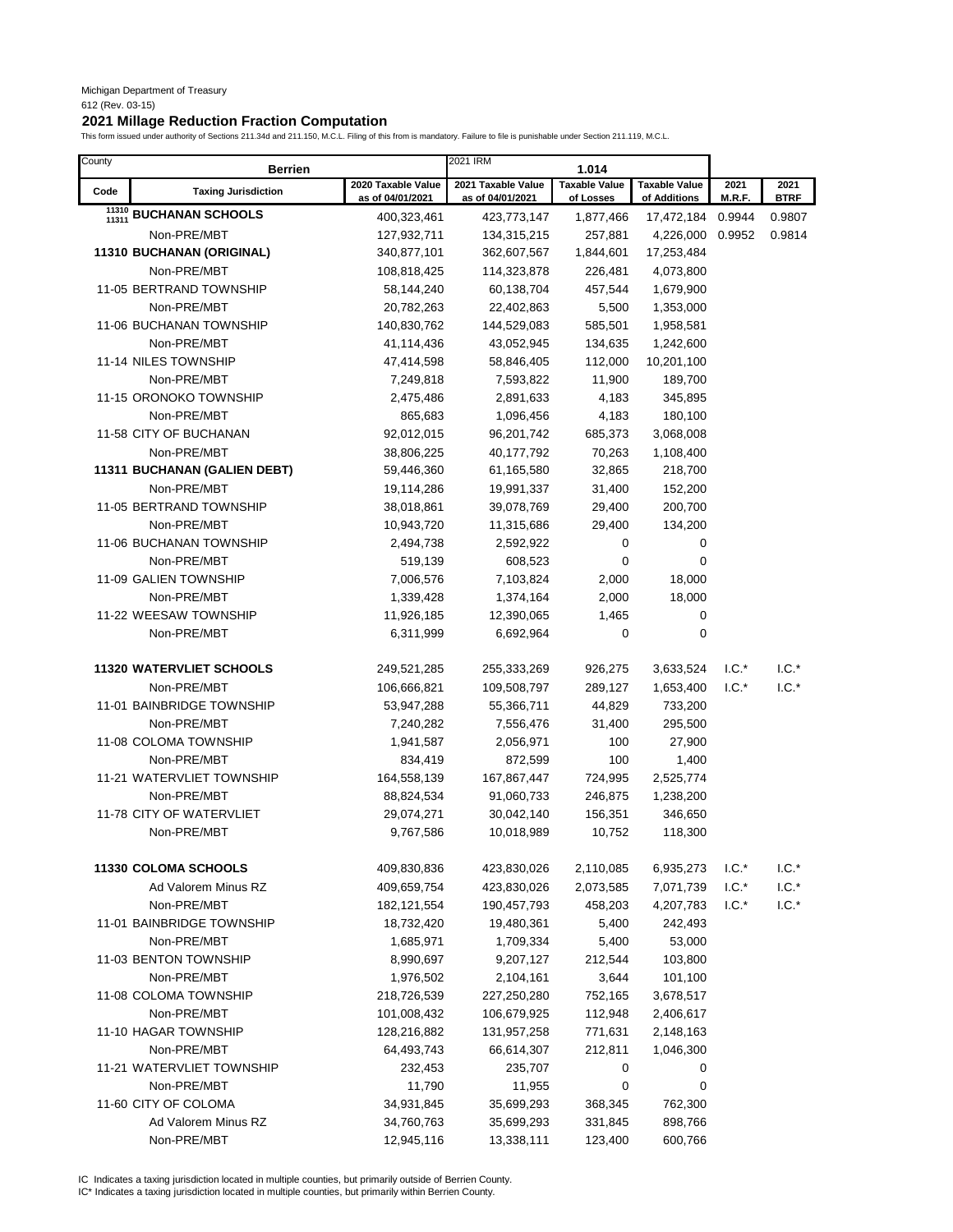| County             | <b>Berrien</b>                 |                                        | 2021 IRM                               | 1.014                             |                                      |                |                     |
|--------------------|--------------------------------|----------------------------------------|----------------------------------------|-----------------------------------|--------------------------------------|----------------|---------------------|
| Code               | <b>Taxing Jurisdiction</b>     | 2020 Taxable Value<br>as of 04/01/2021 | 2021 Taxable Value<br>as of 04/01/2021 | <b>Taxable Value</b><br>of Losses | <b>Taxable Value</b><br>of Additions | 2021<br>M.R.F. | 2021<br><b>BTRF</b> |
|                    | <b>11340 BRIDGMAN SCHOOLS</b>  | 1,521,805,621                          | 1,533,117,440                          | 24,624,388                        | 32,891,900                           | 1.0000         | 0.9980              |
|                    | Ad Valorem Minus RZ            | 1,520,345,707                          | 1,533,117,440                          | 24,597,688                        | 34,328,494                           | 1.0000         | 0.9980              |
|                    | Non-PRE/MBT                    | 1,281,741,385                          | 1,300,671,178                          | 830,978                           | 19,048,894                           | 1.0000         | 0.9994              |
|                    | 11-02 BARODA TOWNSHIP          | 5,110,392                              | 5,283,075                              | 300                               | 27,600                               |                |                     |
|                    | Non-PRE/MBT                    | 494,784                                | 529,059                                | 300                               | 9,600                                |                |                     |
|                    | 11-11 LAKE TOWNSHIP            | 1,400,956,835                          | 1,409,307,061                          | 23,479,019                        | 31,201,400                           |                |                     |
|                    | Ad Valorem Minus RZ            | 1,399,853,221                          | 1,409,307,061                          | 23,452,319                        | 32,276,706                           |                |                     |
|                    | Non-PRE/MBT                    | 1,229,573,579                          | 1,246,370,467                          | 688,729                           | 17,950,306                           |                |                     |
|                    | 11-12 LINCOLN TOWNSHIP         | 1,786,842                              | 1,768,668                              | 16,100                            | 102,100                              |                |                     |
|                    | Non-PRE/MBT                    | 1,314,100                              | 1,231,816                              | $\mathbf 0$                       | $\mathbf 0$                          |                |                     |
|                    | 11-56 CITY OF BRIDGMAN         | 113,951,552                            | 116,758,636                            | 1,128,969                         | 1,560,800                            |                |                     |
|                    | Ad Valorem Minus RZ            | 113,595,252                            | 116,758,636                            | 1,128,969                         | 1,922,088                            |                |                     |
|                    | Non-PRE/MBT                    | 50,358,922                             | 52,539,836                             | 141,949                           | 1,088,988                            |                |                     |
|                    | <b>11670 RIVERSIDE SCHOOLS</b> | 16,272,083                             | 16,873,609                             | 81,900                            | 303,400                              | 0.9907         | 0.9771              |
|                    | Non-PRE/MBT                    | 5,735,091                              | 5,979,639                              | 19,600                            | 184,100                              | 1.0000         | 0.9862              |
|                    | 11-10 HAGAR TOWNSHIP           | 16,272,083                             | 16,873,609                             | 81,900                            | 303,400                              |                |                     |
|                    | Non-PRE/MBT                    | 5,735,091                              | 5,979,639                              | 19,600                            | 184,100                              |                |                     |
|                    | <b>11830 RIVER SCHOOLS</b>     | 6,791,095                              | 7,027,819                              | 18,605                            | 210,700                              | 1.0000         | 0.9935              |
|                    | Non-PRE/MBT                    | 1,305,010                              | 1,456,383                              | 7,000                             | 180,700                              | 1.0000         | 1.0175              |
|                    | 11-19 SODUS TOWNSHIP           | 6,791,095                              | 7,027,819                              | 18,605                            | 210,700                              |                |                     |
|                    | Non-PRE/MBT                    | 1,305,010                              | 1,456,383                              | 7,000                             | 180,700                              |                |                     |
| <b>Cass County</b> |                                |                                        |                                        |                                   |                                      |                |                     |
|                    | <b>14020 DOWAGIAC SCHOOLS</b>  | 3,921,488                              | 4,061,017                              | 151,955                           | 163,400                              | I.C.           | I.C.                |
|                    | Non-PRE/MBT                    | 227,581                                | 236,222                                | 100                               | 800                                  | I.C.           | I.C.                |
|                    | 11-01 BAINBRIDGE TOWNSHIP      | 2,899,221                              | 2,943,061                              | 0                                 | 3,400                                |                |                     |
|                    | Non-PRE/MBT                    | 140,828                                | 142,964                                | 0                                 | 300                                  |                |                     |
|                    | 11-04 BERRIEN TOWNSHIP         | 66,522                                 | 72,500                                 | 0                                 | $\mathbf 0$                          |                |                     |
|                    | Non-PRE/MBT                    | 66,522                                 | 72,500                                 | 0                                 | $\mathbf 0$                          |                |                     |
|                    | 11-16 PIPESTONE TOWNSHIP       | 955,745                                | 1,045,456                              | 151,955                           | 160,000                              |                |                     |
|                    | Non-PRE/MBT                    | 20,231                                 | 20,758                                 | 100                               | 500                                  |                |                     |
|                    | Van Buren County               |                                        |                                        |                                   |                                      |                |                     |
|                    | 80040 COVERT SCHOOLS           | 1,172,520                              | 1,193,885                              | 0                                 | 25,200                               | I.C.           | I.C.                |
|                    | Non-PRE/MBT                    | 442,900                                | 445,480                                | 0                                 | $\Omega$                             | 1.C.           | I.C.                |
|                    | 11-08 COLOMA TOWNSHIP          | 809,046                                | 820,326                                | 0                                 | $\mathbf 0$                          |                |                     |
|                    | Non-PRE/MBT                    | 274,138                                | 277,936                                | 0                                 | $\mathbf 0$                          |                |                     |
|                    | 11-21 WATERVLIET TOWNSHIP      | 363,474                                | 373,559                                | 0                                 | 25,200                               |                |                     |
|                    | Non-PRE/MBT                    | 168,762                                | 167,544                                | $\Omega$                          | $\Omega$                             |                |                     |